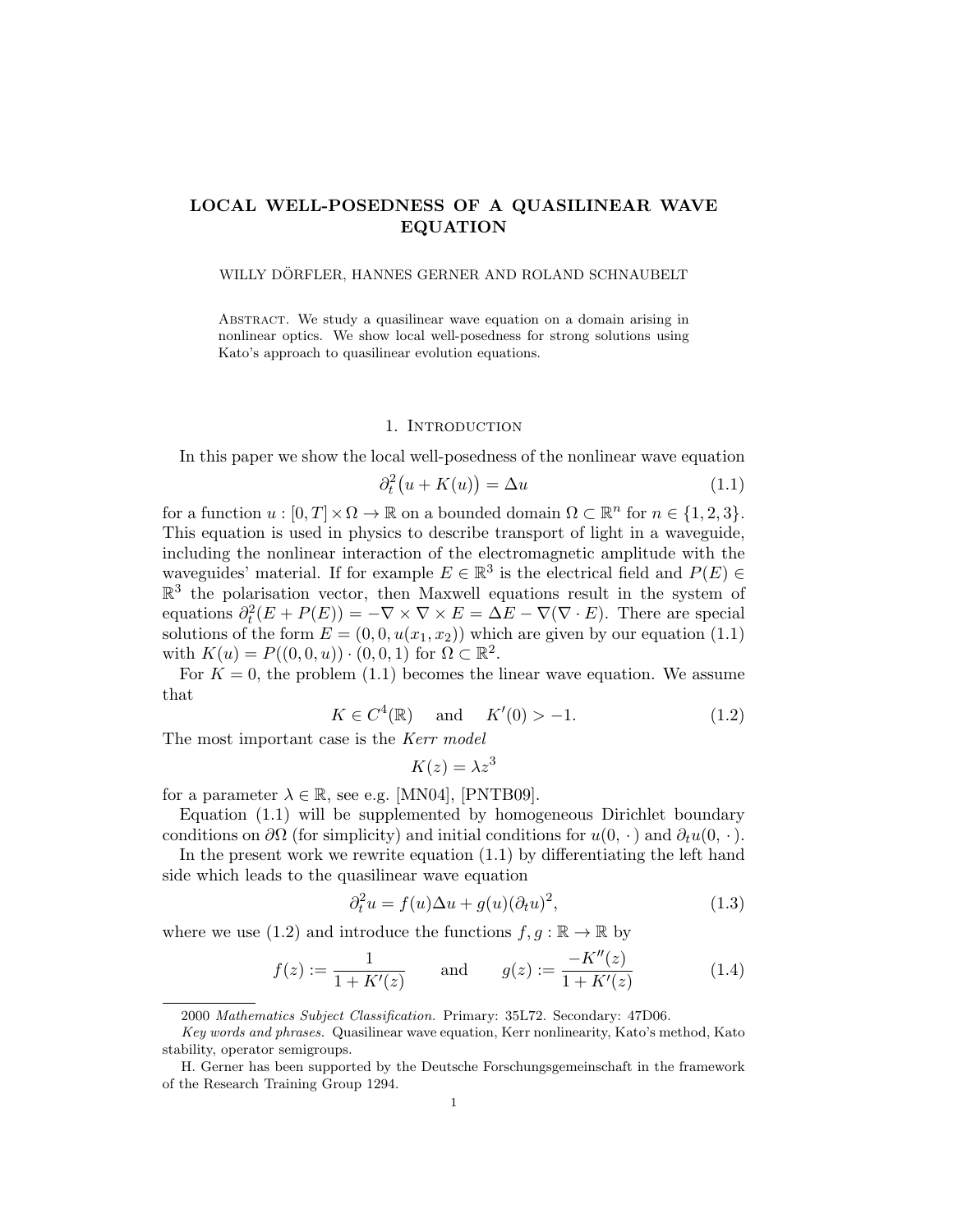for all  $z \in \mathbb{R}$ . In the Kerr model  $K(z) = \lambda z^3$  one obtains the expressions

$$
f(z) = \frac{1}{1 + 3\lambda |z|^2} \quad \text{and} \quad g(z) = \frac{-6\lambda z}{1 + 3\lambda |z|^2}.
$$
 (1.5)

Observe that (1.2) yields

 $f, g \in C^2([-\rho, \rho])$  and  $f \ge \delta$  for some  $\rho, \delta > 0$ . (1.6)

This condition is assumed throughout this paper. For the Kerr nonlinearity in (1.5) with  $\lambda < 0$  we can take any  $\rho \in (0, (3|\lambda|)^{-1/2})$ , but the constants below will explode as  $\rho$  approaches  $(3|\lambda|)^{-1/2}$ . Observe that in the 'defocusing' case  $K(z) = \lambda z^3$  with  $\lambda > 0$ , the functions f and g together with their derivatives are bounded on R, though we still have  $f(z) \to 0$  as  $|z| \to \infty$ . We will comment on this case in Corollary 4.2.

We note that we cannot expect to obtain global strong solvability in the 'focusing' case  $\lambda < 0$  in the Kerr model. In fact, for Neumann boundary conditions one easily constructs a solution  $u(t, x) = \phi(t)$  which does not depend on space variables: For simplicity, take  $\lambda = -\frac{1}{3}$  $\frac{1}{3}$  and the initial conditions  $u(0) = 0$  and  $\partial_t u(0) = 1$ . Then the map  $\psi : [0,1] \rightarrow [0, \frac{2}{3}]$  $\frac{2}{3}$ ,  $\psi(s) = s - \frac{1}{3}$  $\frac{1}{3}s^3$ , has the inverse  $\phi: [0, \frac{2}{3}]$  $\frac{2}{3}$   $\rightarrow$  [0, 1] with  $\phi'(t) \rightarrow \infty$  as  $t \rightarrow \frac{2}{3}$  $\overline{\phantom{a}}$ . Setting  $u(t, \cdot) = \phi(t)$ , we obtain  $u(0) = 0$ ,  $\partial_t u(0) = 1$ ,

$$
\partial_t^2(u(t) - \frac{1}{3}u(t)^3) = \partial_t^2 \psi(\phi(t)) = 0 = \Delta u(t),
$$

and the time derivative of this solution blows up as  $t \to \frac{2}{3}$ − .

We solve  $(1.3)$  by means of Kato's approach to quasilinear evolution equations for initial values  $(u_0, v_0) \in H^3(\Omega) \times H^2(\Omega)$ . Since f and g are only defined near 0, we also have to impose that the initial values are small in  $H^2(\Omega) \times H^1(\Omega)$ , so that the first component is small in  $L^{\infty}$  by Sobolev's embedding in space dimensions  $n \leq 3$ . One could treat larger space dimensions n in Sobolev spaces of higher order. The case  $n = 1$  is significantly simpler since then already  $H<sup>1</sup>$ embeds into  $L^{\infty}$  leading to a different, easier analytical setting, cf. Section 2. In view of the physical motivation and for the sake of conciseness, we restrict ourselves to the case  $n \in \{2,3\}$ , where the results also cover  $n = 1$  without giving optimal results.<sup>1</sup> We note that the smallness condition can be dropped in the case  $\lambda > 0$  in the Kerr model, see Corollary 4.2.

Our results cannot directly be deduced from Kato's fundamental wellposedness theorems in [Kat75] since the crucial dissipativity assumption (A1) of this paper does not hold in the standard norm of the basic space, say,  $H^1(\Omega) \times L^2(\Omega)$ . Kato has already noted in Remark 11.1 in [Kat75] that one has to employ state dependent norms to deal with this difficulty. In [HKM77], this approach has been used to solve quasilinear wave equations on  $\mathbb{R}^n$ . However, the relevant well-posedness Theorems I and II impose a smallness condition on the initial data in a higher norm than needed by our results. We adapt the techniques of [HKM77] to our situation and modify them to obtain the improved

<sup>&</sup>lt;sup>1</sup>One can surely lower this regularity to  $(u_0, v_0) \in H^{s+1}(\Omega) \times H^s(\Omega)$  for  $s > \frac{n}{2}$ , but to focus on the main difficulties we avoid fractional Sobolev spaces.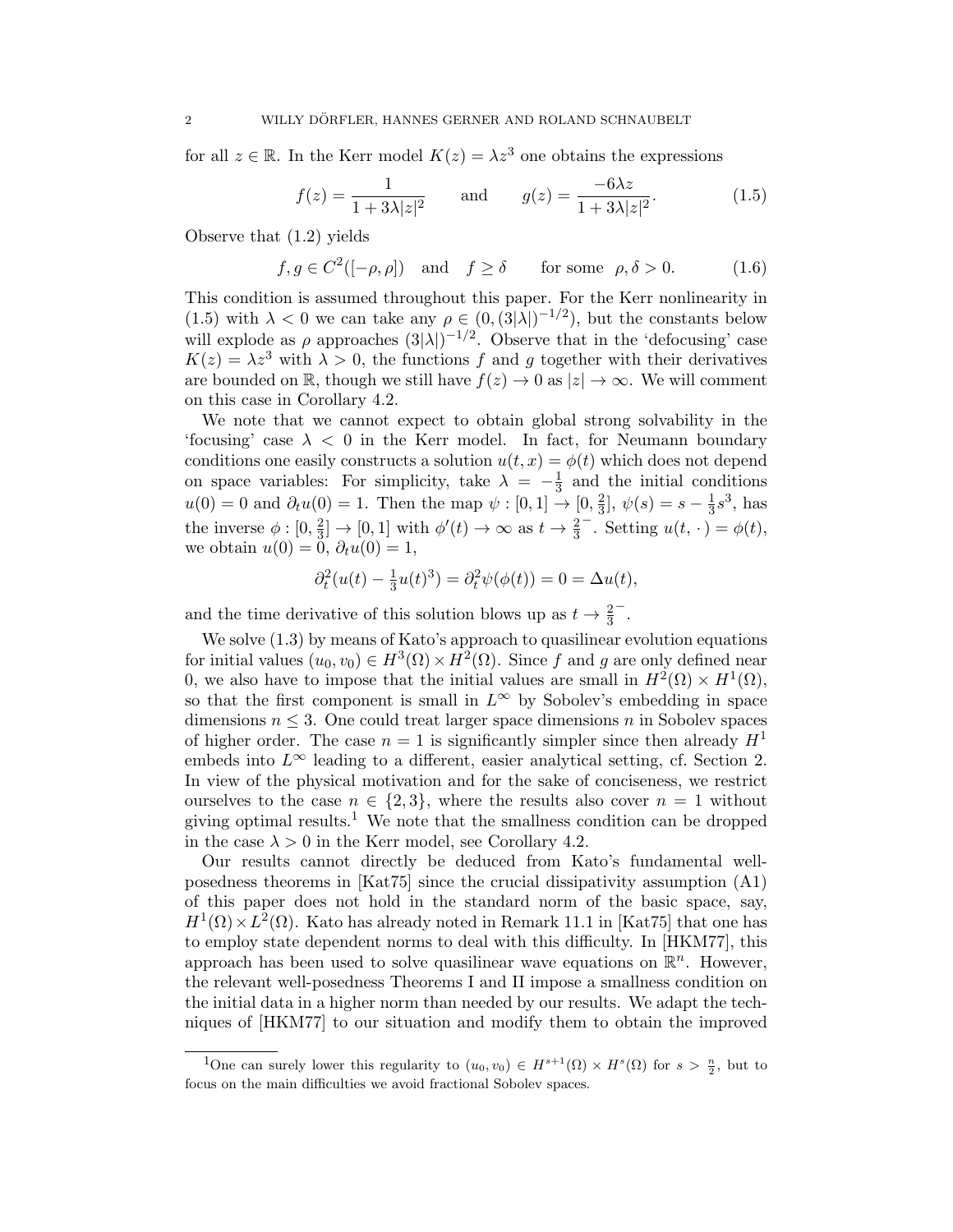smallness condition. Also since in [HKM77] many proofs are only sketched, we present our our arguments in detail.

Alternatively one can rewrite the wave equation as a hyperbolic system of first order using e.g. the new state  $z = (\partial_t u, f(u)^{1/2} \partial_1 u, \dots, f(u)^{1/2} \partial_n u)$ , see Section 16 in [Kat75]. In [Kat75a], Kato treated such systems for the spatial domain  $\mathbb{R}^n$  and by means of state dependent norms. (See also Section 12 in [Kat75] for a special case.) Again, the initial values have to satisfy a smallness condition in a higher norm than in our paper, cf. Theorem II of [Kat75a]. But more importantly, the resulting first order system is still solved in  $H^3$  (or  $H^s$ with  $s > 5/2$ , cf. Footnote 1), and hence one obtains solutions u in  $H<sup>4</sup>$ , whereas our approach and the one of [HKM77] works for u in  $H^3$ . This drawback was already discussed on p. 62/63 of [Kat75].

Quasilinear wave equations have been studied intensively also by means of more direct methods, but mostly for full space problems. Here we refer to the monograph [Sog08], where more general equations have been treated in a setting of higher regularity, see in particular Theorem 1.4.1. On the full space  $\mathbb{R}^n$  one can use Strichartz' estimates to reduce the necessary regularity for certain classes of quasilinear wave equations, see [ST05] and also [Sog08]. On a bounded domain these estimates are not available (at least not in their full power). Moreover, there are several results for related, but different systems on (partly exterior) domains, see e.g. [MS10], [Nak03], [Wei86], [Yao07] and the references therein.

In the second section we discuss the necessary prerequisites to rewrite (1.3) as a first order problem  $\partial_t w(t) = A(w(t))w(t)$  and state a simplified version of our main result. Following Kato's work, one then considers the non-autonomous linear problem  $\partial_t w(t) = A(\tilde{w}(t))w(t)$  for a given function  $\tilde{w}$ . Using Kato's paper [Kat70], we then obtain a solution  $w = \Phi(\tilde{w})$  of the linear problem. The crucial step are stability estimates in  $H^{k+1} \times H^k$ ,  $k \in \{0, 1, 2\}$ , for products of the semigroups generated by  $A(\widetilde{w}(t_i))$  which are derived using state depending norms, see Lemma 3.3. In Section 4 we then establish the local well-posedness of the initial value problem  $(1.3)$  (and thus of  $(1.1)$ ) by a fixed point argument for the map  $\widetilde{w} \mapsto \Phi(\widetilde{w})$ .

# 2. Notation, analytical setting and main result

We first list some notation and assumptions used throughout this paper.

**Notation.** For Banach spaces  $(X, \vert \cdot \vert_X)$  and  $(Y, \vert \cdot \vert_Y)$ , we write  $\mathcal{B}(X, Y)$  for the space of bounded linear mappings from  $X$  to  $Y$  endowed with the operator norm, where we put  $\mathcal{B}(X) := \mathcal{B}(X, X)$ . By  $(A, \mathcal{D}(A))$  we denote a (possibly unbounded) operator A together with its domain of definition  $\mathcal{D}(A)$ . The closed ball in X with center x and radius r is designated by  $\overline{B}_X(x, r)$ . Throughout C stands for a generic positive constant.

Let  $\Omega$  be a bounded domain in  $\mathbb{R}^n$ ,  $n \in \{1, 2, 3\}$ , with a boundary  $\partial\Omega$  of class  $C^3$ . On Ω we work with the classical (real-valued) function spaces  $C^k(\overline{\Omega})$  and  $W^{k,p}(\Omega)$  for  $k \in \mathbb{N}$  and  $p \in [1,\infty]$ . Their usual norms are written as  $|\cdot|_{C^k}$  and  $|\cdot|_{W^{k,p}}$  when  $\Omega$  is clear from the context. The special notation  $H^k(\Omega)$  is used for the Hilbert spaces  $W^{k,2}(\Omega)$ , and  $H_0^k(\Omega)$  denotes the subspace of function in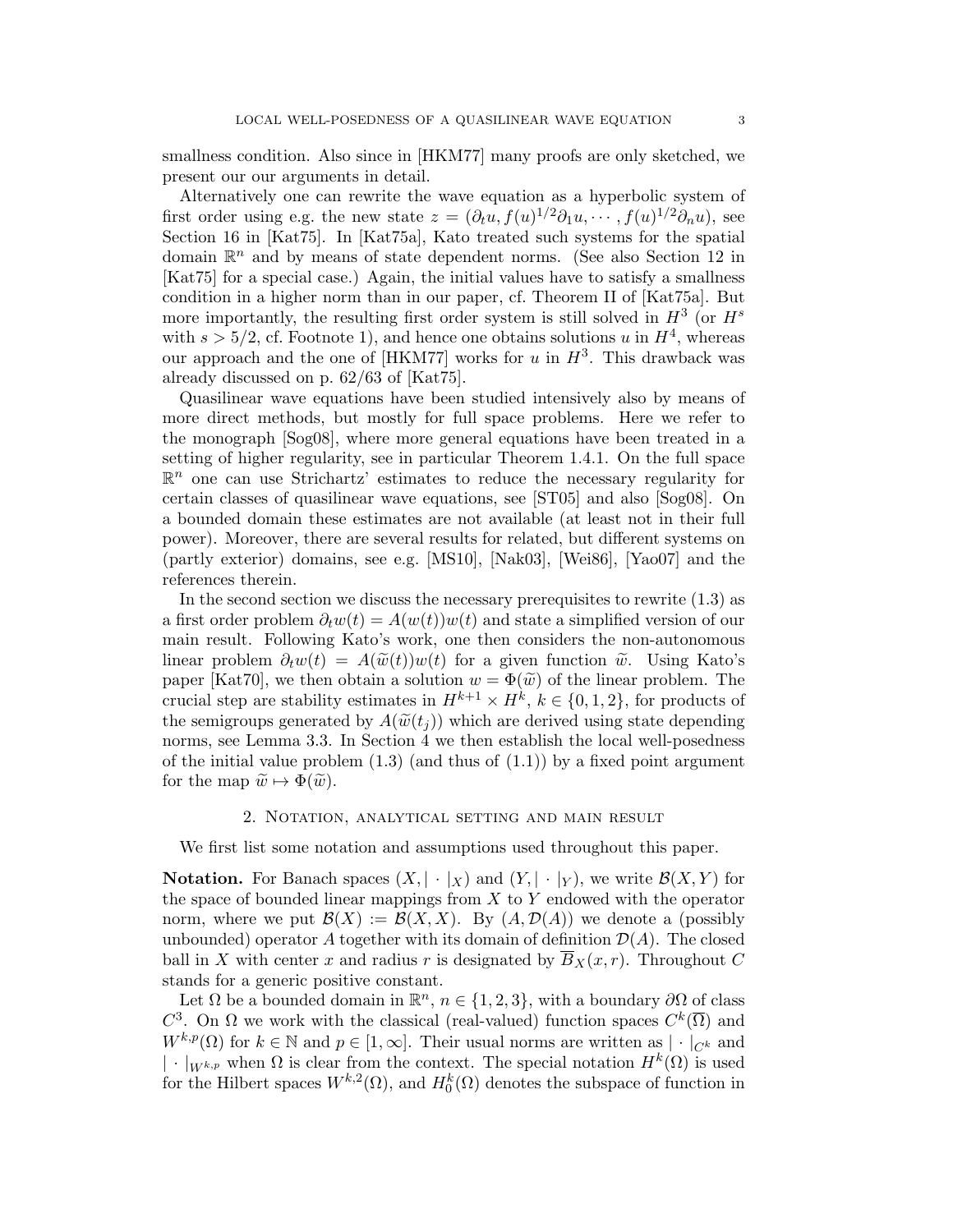$H^k(\Omega)$  with vanishing boundary trace. We often make use of the continuous embeddings

$$
H^{1}(\Omega) \hookrightarrow L^{p}(\Omega) \quad \text{and} \quad H^{2}(\Omega) \hookrightarrow L^{\infty}(\Omega) \tag{2.1}
$$

for  $p \in [1, 6]$  which result from Sobolev's embedding theorem on  $\Omega \subset \mathbb{R}^n$ ,  $n \in$  $\{1,2,3\}$ , and provide us with the estimates  $|v|_{L^p} \leq C |v|_{H^1}$  and  $|v|_{L^\infty} \leq C |v|_{H^2}$ for all appropriate v, where C only depends on  $\Omega$ .

For functions  $v : [0, T] \times \Omega \rightarrow \mathbb{R}$  depending also on the time variable,  $C(0, T; X)$  is the Banach space of continuous functions  $v : [0, T] \rightarrow X; t \mapsto$  $v(t, \cdot)$ , equipped with the norm  $||v||_{C(0,T;X)} := \max_{t \in [0,T]} |v(t)|_X$ , where X is (a closed subspace of) a suitable function space with respect to the spatial variable and  $T > 0$ . The space  $C^k(0,T;X)$  is defined analogously. By  $Lip(0, T; X)$  we denote the space of Lipschitz continuous functions with norm  $||v||_{\text{Lip}(0,T;X)} := ||v||_{C(0,T;X)} + [v]_{\text{Lip}(0,T;X)}$ , where

$$
[v]_{\text{Lip}(0,T;X)} := \sup_{0 \le t \le t' \le T} \frac{|v(t) - v(t')|}{|t - t'|}.
$$

Analytical setting. We want to reformulate (1.3) as a first order (in time) initial value boundary problem to investigate the well-posedness within Kato's theory. To this aim, we employ the Dirichlet Laplace operator  $\Delta_D$  in  $L^2(\Omega)$ with domain  $\mathcal{D}(\Delta_D) = H^2(\Omega) \cap H_0^1(\Omega)$ . This selfadjoint operator gives rise to the scale of spaces

$$
\mathcal{H}_0 := L^2(\Omega), \qquad \mathcal{H}_k := \mathcal{D}\big((-\Delta_D)^{k/2}\big)
$$

with norms given by

$$
|\varphi|_{\mathcal{H}_0} = |\varphi|_{L^2(\Omega)}
$$
 and  $|\varphi|_{\mathcal{H}_k} = |(-\Delta_D)^{k/2}|_{L^2(\Omega)}$ 

for  $k \in \mathbb{N}$ , where  $\Delta_D : \mathcal{H}_{k+2} \to \mathcal{H}_k$  is an isometric isomorphism, cf. Section V.1.2 in [Ama95]. We write  $\Delta_D$  for each realization  $\Delta_D : \mathcal{H}_{k+2} \to \mathcal{H}_k$  of the Dirichlet Laplace. Usually we also omit subscript  $D$ . We recall the isomorphisms

$$
\mathcal{H}_1 \cong H_0^1(\Omega), \qquad \mathcal{H}_2 \cong H^2(\Omega) \cap H_0^1(\Omega),
$$
  

$$
\mathcal{H}_3 \cong \{ \varphi \in H^3(\Omega) \cap H_0^1(\Omega) \, : \, \Delta \varphi|_{\partial \Omega} = 0 \}.
$$

(Here the cases  $k = 1$  and  $k = 2$  are well known, whereas the case  $k = 3$  follows from the isomorphy of  $\Delta_D : \mathcal{H}_3 \to \mathcal{H}_1$ .)

Using  $v := \partial_t u$  and  $w := (u, v)^T \in \mathcal{H}_2 \times \mathcal{H}_1$ , we write (1.3) as the first order system

$$
\frac{\mathrm{d}}{\mathrm{d}t}w = \begin{pmatrix} 0 & I \\ f(u)\Delta_D & g(u)v \end{pmatrix} w = \begin{pmatrix} 0 & I \\ f(u)\Delta_D & 0 \end{pmatrix} w + \begin{pmatrix} 0 & 0 \\ 0 & g(u)v \end{pmatrix} w \qquad (2.2)
$$

with  $w(0) = w_0 = (u(0, \cdot), \partial_t u(0, \cdot))$ . To treat (2.2), we define the spaces

$$
\mathcal{X}_k := \mathcal{H}_{k+1} \times \mathcal{H}_k
$$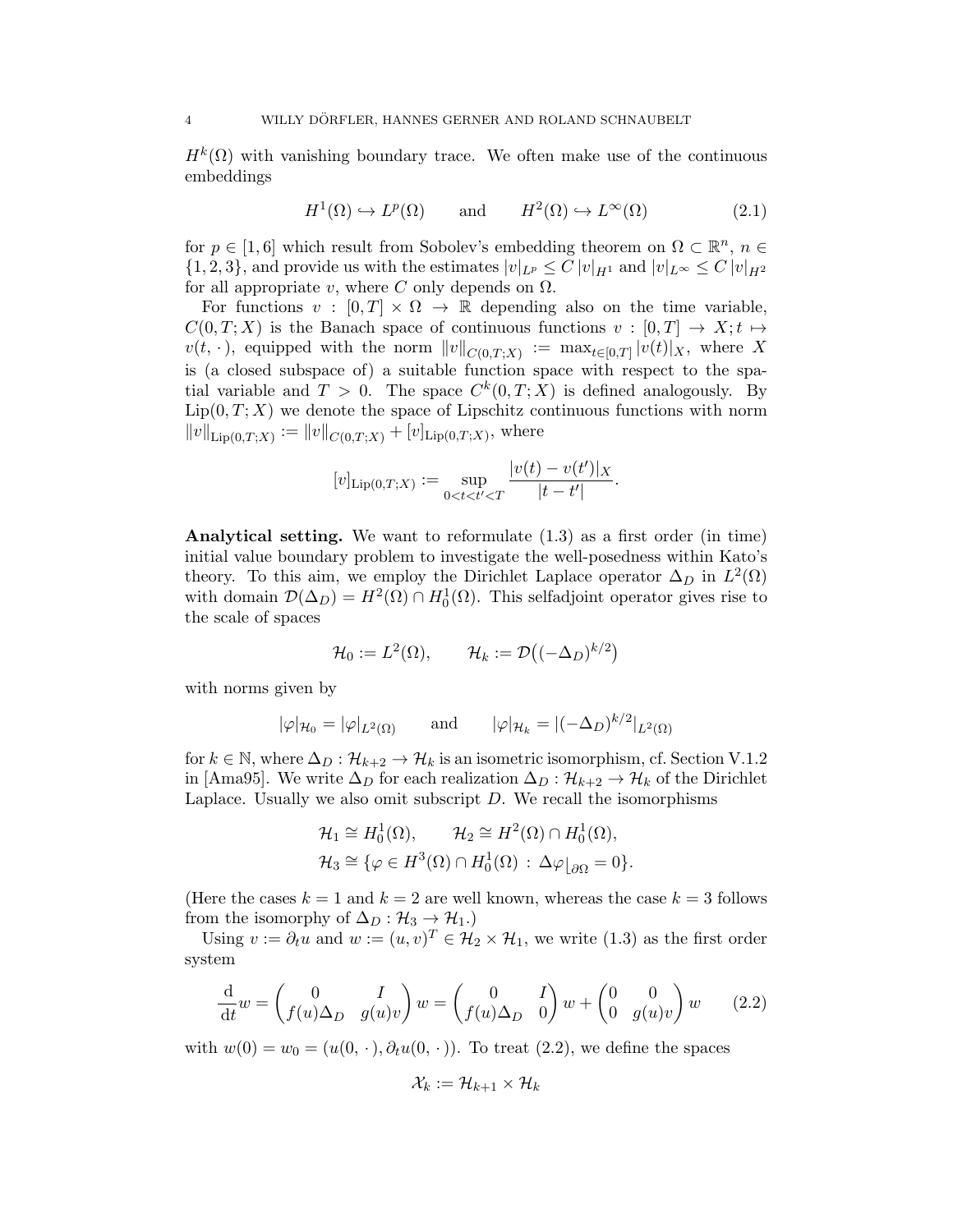with norms given by  $|(u, v)|^2_{\mathcal{X}_k} := |u|^2_{\mathcal{H}_{k+1}} + |v|^2_{\mathcal{H}_k}$  for  $k \in \{0, 1, 2\}$ , and we introduce the operators

$$
A(w) := \begin{pmatrix} 0 & I \\ f(u)\Delta_D & g(u)v \end{pmatrix}, \qquad A_0(w) := \begin{pmatrix} 0 & I \\ f(u)\Delta_D & 0 \end{pmatrix},
$$
  

$$
B(w) := \begin{pmatrix} 0 & 0 \\ 0 & g(u)v \end{pmatrix}
$$
 (2.3)

for  $w = (u, v) \in \mathcal{X}_1$ . In view of (1.6), these operators are only defined if  $|u|_{L^{\infty}} \leq \rho$ . Using Sobolev's embedding, we fix a number  $r > 0$  (depending only on  $\rho$  and  $\Omega$ ) such that

$$
|u|_{\mathcal{H}_2} \le r \quad \Longrightarrow \quad |u|_{L^\infty} \le \rho,\tag{2.4}
$$

and restrict ourselves to u with  $|u|_{\mathcal{H}_2} \leq r$ . The constants C and  $C_k$  below may depend on r. For this number  $r > 0$  and any  $R > 0$  we introduce the space

$$
E(R) := \left\{ \Psi \in \mathcal{X}_2 : |\Psi|_{\mathcal{X}_1} \le r, \ |\Psi|_{\mathcal{X}_2} \le R \right\} \subset \mathcal{X}_2. \tag{2.5}
$$

We now state a simplified version of our main result Theorem 4.1 about

$$
\partial_t^2 u = f(u)\Delta_D u + g(u)(\partial_t u)^2, \quad t \in [0, T],
$$
  
 
$$
u(0) = u_0, \qquad \partial_t u(0) = v_0.
$$
 (2.6)

**Theorem.** Assume that (1.6) holds and let  $w_0 = (u_0, v_0) \in \mathcal{X}_2$  have a sufficiently small norm in  $\mathcal{X}_1$ . Then there is a time  $T > 0$  and a function  $u = \partial_t v$ and  $u \in C(0,T; \mathcal{H}_3) \cap C^1(0,T; \mathcal{H}_2) \cap C^2(0,T; \mathcal{H}_1)$  satisfying  $|(u(t), \partial_t u(t))|_{\mathcal{X}_1} \leq r$ for  $t \in [0, T]$  and  $(2.6)$ .

Any other solution of  $(2.6)$  in this class on a time interval  $[0, T']$  coincides with u on  $[0, \min\{T, T'\}]$ . Moreover, the map  $(u_0, v_0) \mapsto (u, \partial_t u)$  is Lipschitz from suitable bounded subsets of  $\mathcal{X}_2$  to  $C(0,T;\mathcal{H}_2) \times C(0,T;\mathcal{H}_1)$ .

Finally, if f and g are given as in  $(1.4)$  for a function K fulfilling  $(1.2)$ , then the assertions also hold if we replace in (2.6) the PDE by  $\partial_{tt}(u+K(u)) = \Delta_D u$ .

### 3. The linear non-autonomous problem

In Kato's approach to quasilinear problems one freezes a function  $\widetilde{w} = (\widetilde{u}, \widetilde{v}) \in$  $E(R)$ , see (2.5), in the nonlinear part of (2.2) and then solves the resulting non– autonomous linear initial value problem

$$
\frac{\mathrm{d}}{\mathrm{d}t}w(t) = A(\widetilde{w}(t))w(t) = (A_0(\widetilde{w}) + B(\widetilde{w}))w(t), \qquad t \ge 0,
$$
\n
$$
w(0) = w_0.
$$
\n(3.1)

For the analysis of this equation, we introduce the weighted norm

$$
|\Psi|^2_{\mathcal{X}_0,\widetilde{u}} = |(\varphi,\psi)|^2_{\mathcal{X}_0,\widetilde{u}} := \int_{\Omega} \left\{ |\nabla \varphi|^2 + |\psi|^2 \frac{1}{f(\widetilde{u})} \right\} dx
$$

for  $\Psi = (\varphi, \psi) \in \mathcal{X}_0$ . Note that  $|\cdot|_{\mathcal{X}_0}$  and  $|\cdot|_{\mathcal{X}_0}$  are equivalent norms with

$$
C_0^{-1} |\cdot|\mathcal{X}_0 \le |\cdot|\mathcal{X}_0, \tilde{u} \le C_0 |\cdot|\mathcal{X}_0
$$
\n(3.2)

where  $C_0 > 0$  only depends on  $\delta$ ,  $\rho$  and f in (1.6). We first show that our operators generate (quasi-)contractive semigroups with respect to these norms.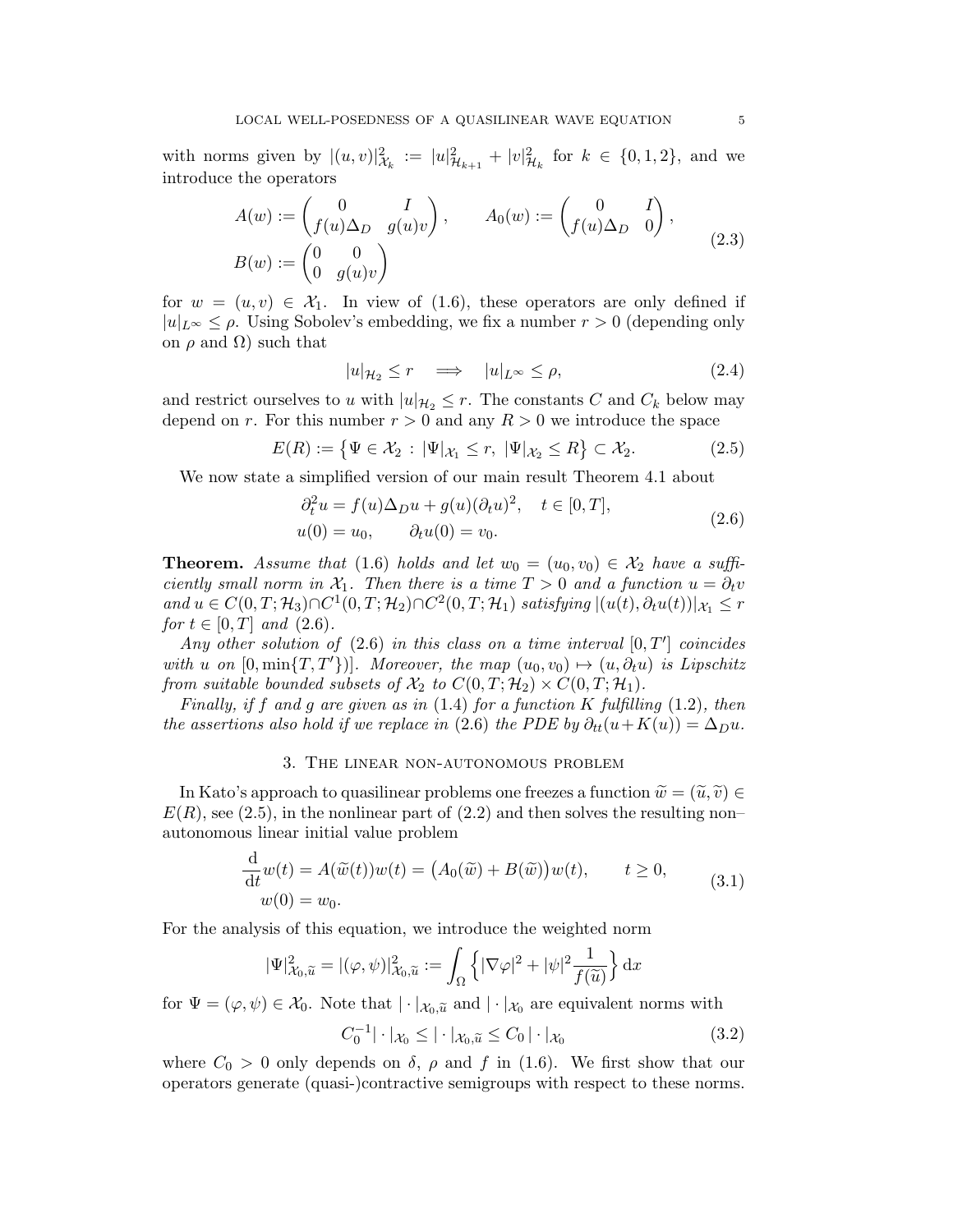**Lemma 3.1.** Let  $\widetilde{w} = (\widetilde{u}, \widetilde{v}) \in E(R)$ . Then the operators  $\pm (A_0(\widetilde{w}), X_1)$  generate a contraction semigroup on  $(\mathcal{X}_0, |\cdot|_{\mathcal{X}_0,\tilde{u}})$ .

*Proof.* Let  $\Psi = (\varphi, \psi) \in \mathcal{X}_1$ . Integrating by parts, we compute

$$
\langle A_0(\widetilde{w})\Psi, \Psi \rangle_{\mathcal{X}_0, \widetilde{u}} = \left\langle \begin{pmatrix} \psi \\ f(\widetilde{u})\Delta_D\varphi \end{pmatrix}, \begin{pmatrix} \varphi \\ \psi \end{pmatrix} \right\rangle_{\mathcal{X}_0, \widetilde{u}} = \int_{\Omega} (\nabla \psi \cdot \nabla \varphi + \psi \Delta \varphi) dx = 0.
$$

The operator  $A_0(\widetilde{w})$  is thus dissipative on  $(\mathcal{X}_0, |\cdot|_{\mathcal{X}_0,\widetilde{u}})$ . It further has the inverse

$$
A_0(\widetilde{w})^{-1} = \begin{pmatrix} 0 & \Delta_D^{-1}\left(\frac{1}{f(\widetilde{u})}\cdot\right) \\ I & 0 \end{pmatrix} \in \mathcal{B}(\mathcal{X}_0, \mathcal{X}_1)
$$

so that  $\mu - A_0(\tilde{w})$  is invertible for small  $\mu > 0$ . The result now follows from the Theorem of Lumer–Phillips, see e.g. Theorem 1.4,3 in [Paz83]. The case  $-A_0(\widetilde{w})$  is treated in the same way.

We can now treat the full operator  $A(\tilde{w})$  by a perturbation argument. (Note that  $B(\tilde{w})$  is not dissipative, in general.)

**Lemma 3.2.** Let  $\widetilde{w} = (\widetilde{u}, \widetilde{v}) \in E(R)$ . Then there is a constant  $C_1 > 0$  such that  $(\pm A(\widetilde{w}) - C_1R, \mathcal{X}_1)$  generates a contraction semigroup on  $(\mathcal{X}_0, |\cdot|_{\mathcal{X}_0, \widetilde{u}})$ .

*Proof.* Let  $\Psi = (\varphi, \psi) \in \mathcal{X}_0$ . The embedding (2.1) then yields

$$
|B(\widetilde{w})\Psi|_{\mathcal{X}_0}=|g(\widetilde{u})\widetilde{v}\psi|_{L^2}\leq|g|_{L^{\infty}}|\widetilde{v}|_{L^{\infty}}|\psi|_{L^2}\leq C|\widetilde{w}|_{\mathcal{X}_2}|\Psi|_{\mathcal{X}_0}\leq CR|\Psi|_{\mathcal{X}_0}.
$$

In view of (3.2), we now obtain a constant  $C_1 > 0$  such that  $B(\widetilde{w})$  on  $(\mathcal{X}_0, |\cdot|_{\mathcal{X}_0, \widetilde{u}})$ is bounded by  $C_1R$ . Using this bound and Lemma 3.1, we can apply the bounded perturbation theorem (see e.g. Theorem 3.1.1 in [Paz83]) which implies the assertion.  $\Box$ 

To solve (3.1), we need time depending functions  $\widetilde{w}(t) \in E(R)$ , cf. (2.5). We thus introduce the space

$$
E(T, R, L) := \{ \Psi \in C(0, T; E(R)) : [\Psi]_{\text{Lip}(0, T; \mathcal{X}_1)} \le L \}
$$
(3.3)

for any  $R \geq 1$ ,  $L > 0$  and  $T > 0$ . The crucial concept in Kato's theory is the *stability* of the family of generators  $(A(\widetilde{w}(t)))_{t\in[0,T]}$ , as defined in the next<br>lawyer  $W_t$  with  $(A^A)$  for the  $C^0$  continuous property law 4 cm a Banach lemma. We write  $(e^{\tau A})_{\tau \geq 0}$  for the  $C^0$ -semigroup generated by A on a Banach space X. Recall that the part  $A<sub>1</sub>$  of A in a continuously embedded Banach space  $Y \hookrightarrow X$  is defined by  $\mathcal{D}(A_{\vert}) = \{y \in \mathcal{D}(A) \cap Y : Ay \in Y\}$  and  $A_{\vert}y = Ay$ .

**Lemma 3.3.** Let  $\widetilde{w} \in E(T, R, L)$ . Then the parts of  $\pm A(\widetilde{w}(t)), t \in [0, T],$  in  $\mathcal{X}_1$  and  $\mathcal{X}_2$  generate  $C^0$ -semigroups. Moreover, the family  $(\pm A(\widetilde{w}(t))_{t\in[0,T]}$  is stable in  $\mathcal{X}_k$  with constants  $M = C_4 e^{C_2 LT}$  and  $\beta = C_3 R^3$ , i.e.,

$$
\left\| e^{\pm \tau_n A(\widetilde{w}(t_n))} \cdots e^{\pm \tau_1 A(\widetilde{w}(t_1))} \right\|_{\mathcal{B}(\mathcal{X}_k)} \leq C_4 e^{C_2 LT} e^{C_3 R^3(\tau_1 + \cdots + \tau_n)}
$$

for  $k \in \{1,2\}$ , some constants  $C_i > 0$ , any decomposition  $0 \le t_1 \le \cdots \le t_n \le T$ and all  $\tau_j \geq 0$ , where  $n \in \mathbb{N}$  and  $j = 1, \ldots, n$ .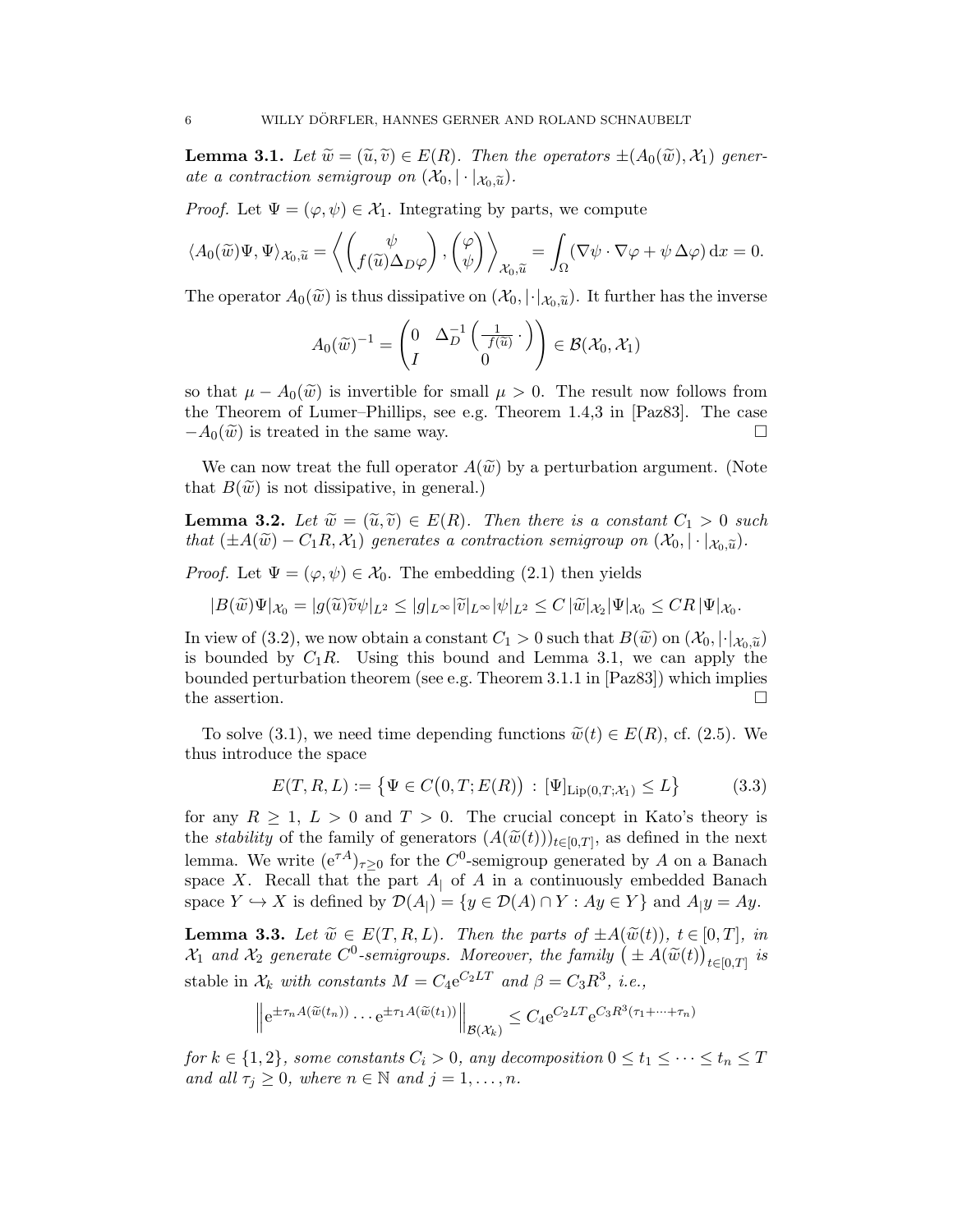*Proof.* We show stability in  $\mathcal{X}_0$  and  $\mathcal{X}_2$  and then conclude the claimed stability on  $\mathcal{X}_1$  by interpolation of the function spaces. We restrict ourselves to the case of  $A(\widetilde{w}(t))$  since  $-A(\widetilde{w}(t))$  is dealt with in the same way. Take  $\widetilde{w}=(\widetilde{u},\widetilde{v})\in$  $E(T, R, L)$ .

1) To treat  $\mathcal{X}_0$ , let  $t, s \in [0, T]$  and  $\Psi = (\varphi, \psi) \in \mathcal{X}_0$ . We first compare the norms with weights  $\tilde{u}(t)$  and  $\tilde{u}(s)$ . Employing (1.6), we estimate

$$
|\Psi|_{\mathcal{X}_0,\widetilde{u}(t)}^2 = \int_{\Omega} |\nabla \varphi|^2 dx + \int_{\Omega} |\psi|^2 \frac{f(\widetilde{u}(s)) - f(\widetilde{u}(t))}{f(\widetilde{u}(s))f(\widetilde{u}(t))} dx + \int_{\Omega} |\psi|^2 \frac{1}{f(\widetilde{u}(s))} dx
$$
  
\n
$$
\leq |\Psi|_{\mathcal{X}_0,\widetilde{u}(s)}^2 + \frac{|f'|_{L^{\infty}(B_r)}}{\delta} |\widetilde{u}(t) - \widetilde{u}(s)|_{L^{\infty}(\Omega)} \int_{\Omega} |\psi^2| \frac{1}{f(\widetilde{u}(s))} dx
$$
  
\n
$$
\leq (1 + C_2'L|t - s|) |\Psi|_{\mathcal{X}_0,\widetilde{u}(s)}^2 \leq e^{C_2'L|t - s|} |\Psi|_{\mathcal{X}_0,\widetilde{u}(s)}^2 \tag{3.4}
$$

for a constant  $C_2' \geq 0$ . Set  $C_2 = C_2'/2$ , and also

$$
\Pi_n := e^{\tau_n A(\widetilde{w}(t_n))} e^{\tau_{n-1} A(\widetilde{w}(t_{n-1}))} \cdots e^{\tau_1 A(\widetilde{w}(t_1))}.
$$

To control these products, we use that  $e^{\tau A(\tilde{w}(t))}$  is bounded by  $e^{\tau C_1 R}$  in  $|\cdot|_{\mathcal{X}_0,\tilde{u}(t)}$ (see Lemma 3.2) and the above inequality (3.4). It follows

$$
\begin{split} |\Pi_n \Psi|_{\mathcal{X}_0, \widetilde{u}(t_n)} &= |e^{\tau_n A(\widetilde{w}(t_n))} \Pi_{n-1} \Psi|_{\mathcal{X}_0, \widetilde{u}(t_n)} \le e^{\tau_n C_1 R} \left| \Pi_{n-1} \Psi|_{\mathcal{X}_0, \widetilde{u}(t_n)} \right. \\ &\le e^{\tau_n C_1 R} e^{C_2 L(t_n - t_{n-1})} |\Pi_{n-1} \Psi|_{\mathcal{X}_0, \widetilde{u}(t_{n-1})} \\ &\le \cdots \le e^{(\tau_n + \cdots + \tau_1) C_1 R} e^{C_2 L(t_n - t_1)} |\Psi|_{\mathcal{X}_0, \widetilde{u}(t_1)}. \end{split}
$$

The norm equivalence (3.2) then yields

$$
|\Pi_n|_{\mathcal{B}(\mathcal{X}_0)} \leq C_0^2 e^{(\tau_n + \dots + \tau_1)C_1 R} e^{C_2 L(t_n - t_1)},
$$

i.e., the asserted estimate on  $\mathcal{X}_0$  even with constants  $M = C_0^2 e^{C_2 L(t_n - t_1)}$  and  $\beta = C_1R$ . (A similar argument can be found in Proposition 3.4 in [Kat70].)

2) Next, we show stability on  $\mathcal{X}_2$ . For this purpose we define the isometric isomorphism

$$
S := \begin{pmatrix} \Delta_D & 0 \\ 0 & \Delta_D \end{pmatrix} : \mathcal{X}_2 \to \mathcal{X}_0,
$$

and consider, suppressing in the following the variable  $t$ , and the subscript  $D$ ,

$$
SA(\widetilde{w})S^{-1} = A(\widetilde{w}) + \begin{pmatrix} 0 & 0 \\ \Delta(f(\widetilde{u}) \cdot ) - f(\widetilde{u})\Delta & \Delta(g(\widetilde{u})\widetilde{v}\Delta^{-1} \cdot ) - g(\widetilde{u})\widetilde{v} \end{pmatrix}.
$$

For convenience, we write for the rest of the proof  $\widetilde{w} = w = (u, v) \in \mathcal{X}_2$ . Observe that the multiplication by  $f(u)$  or  $g(u)v$  preserves the Dirichlet boundary condition. We set

$$
F_{21}(w) = \Delta(f(u) \cdot ) - f(u)\Delta, \quad F_{22}(w) = \Delta(g(u)v\Delta^{-1} \cdot ) - g(u)v,
$$

where  $F_2(w) = (F_{21}(w), F_{22}(w))$  is considered as an operator from  $\mathcal{X}_0$  to  $L^2(\Omega)$ acting as  $F_2(w)\Psi = (F_{21}(w)\varphi, F_{22}(w)\psi)$ . We claim that  $F_2(w)$  is uniformly bounded for  $w = (u, v) \in \mathcal{X}_2$  with  $|w|_{\mathcal{X}_2} \leq R$ , where we let  $R \geq 1$ .

To show the claim, we let  $\Psi = (\varphi, \psi) \in \mathcal{X}_0$ . The first component reads

$$
F_{21}(w)\varphi = f''(u)|\nabla u|^2\varphi + 2f'(u)\nabla u \cdot \nabla \varphi + f'(u)\Delta u \varphi,
$$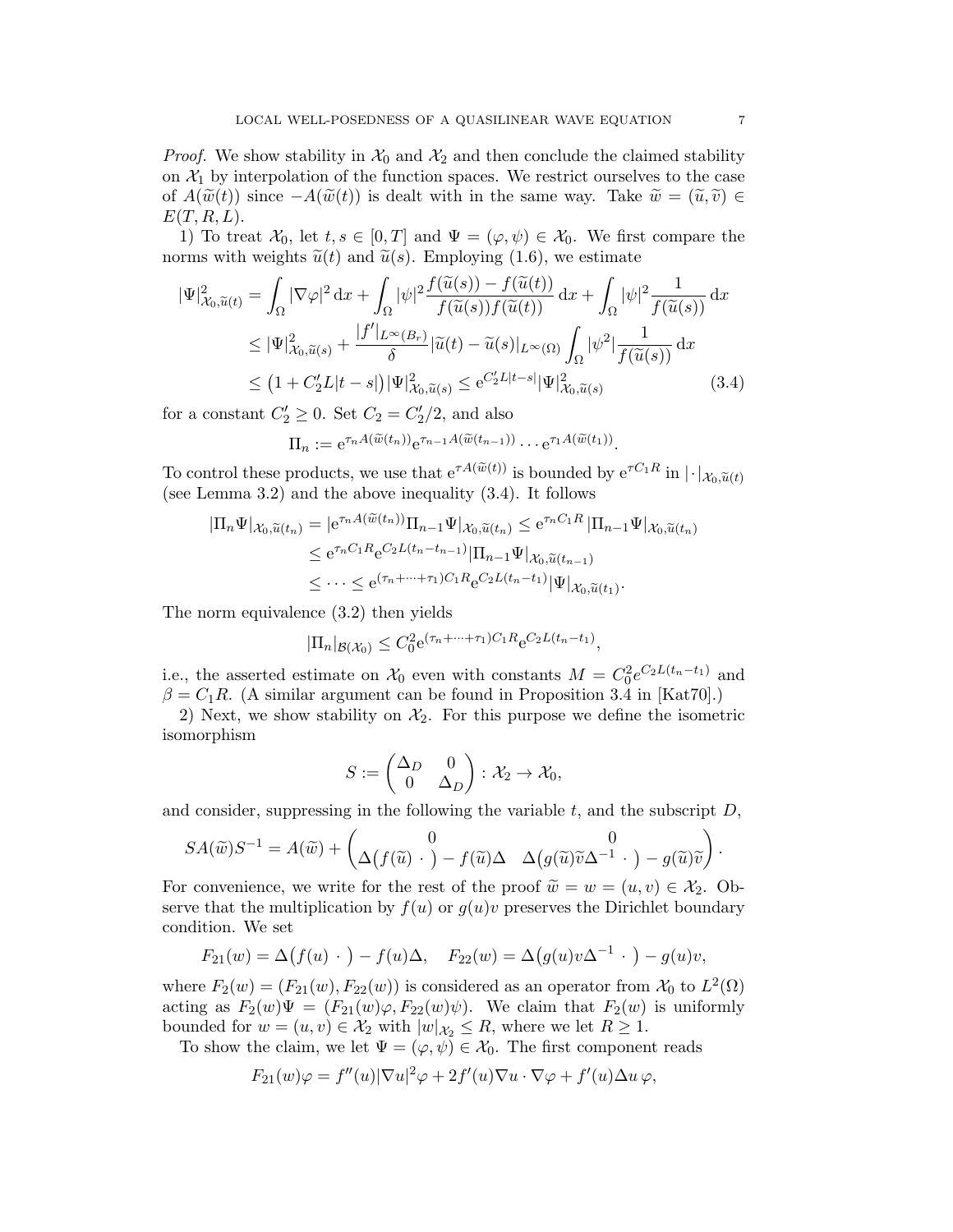while we obtain for the second component

$$
F_{22}(w)\psi = \left(g'(u)\Delta u v + g''(u)|\nabla u|^2 v + 2g'(u)\nabla u \cdot \nabla v + g(u)\Delta v\right)\Delta^{-1}\psi
$$

$$
+ 2\left(g(u)\nabla v + g'(u)v\nabla u\right)\cdot \nabla\Delta^{-1}\psi.
$$

All the appearing nonlinear functions of u belong to  $L^{\infty}(\Omega)$  and are bounded by a constant C depending on r, f and q, due to  $(1.6)$  and  $(2.4)$ . Using Hölder's inequality and Sobolev's embedding (2.1), we then deduce

$$
|F_{21}(w)\phi|_{L^2} \le C \Big( \big| |\nabla u|^2 \varphi \big|_{L^2} + \big| |\nabla u| |\nabla \varphi| \big|_{L^2} + \big| \Delta u \, \varphi \big|_{L^2} \Big)
$$
  
\n
$$
\le C \Big( |\nabla u|_{L^6}^2 |\varphi|_{L^6} + |\nabla u|_{L^\infty} |\nabla \varphi|_{L^2} + |\Delta u|_{L^3} |\varphi|_{L^6} \Big)
$$
  
\n
$$
\le CR^2 |\varphi|_{H^1}
$$

since we have  $|u|_{H^3} \le R \le R^2$ . To control  $F_{22}(w)\psi$ , we follow the same pattern and estimate

$$
|F_{22}(w)\psi|_{L^2} \le C\Big(|\Delta u|_{L^6}|v|_{L^6} + |\nabla u|_{L^6}^2|v|_{L^\infty} + |\nabla u|_{L^6}|\nabla v|_{L^6}\Big)|\Delta^{-1}\psi|_{L^6}
$$
  
+  $C|\Delta v|_{L^2}|\Delta^{-1}\psi|_{L^\infty} + C(|\nabla v|_{L^3} + |v|_{L^\infty}|\nabla u|_{L^3})|\nabla\Delta^{-1}\psi|_{L^6}$   
 $\le CR^3 |\nabla\Delta^{-1}\psi|_{H^1} \le CR^3 |\psi|_{L^2},$ 

using  $|u|_{H^3} + |v|_{H^2} \leq CR$  and the regularisation properties of  $\Delta^{-1}$  stated in Section 2. Setting  $F(w)\Psi := (0, F_2(w)\Psi)$ , we thus arrive at

$$
|F(w)\Psi|_{\mathcal{X}_0}=|F_2(w)\Psi|_{L^2(\Omega)}\leq CR^3\,|\Psi|_{\mathcal{X}_0}
$$

for  $w \in \mathcal{X}_2$ . In view of (3.2), the operator  $F(w(t))$  is bounded by  $C_3R^3$  on  $(\mathcal{X}_0, |\cdot|_{\mathcal{X}_0, u(t)})$  for a constant  $C_3 \geq C_1$  (showing again the variable t).

Lemma 3.2 and the bounded perturbation theorem (see e.g. Theorem 3.1.1 in [Paz83]) thus imply that  $SA(w(t))S^{-1}$  generates a semigroup  $(T_t(\tau))_{\tau \geq 0}$  on  $(\mathcal{X}_0, |\cdot|_{\mathcal{X}_0, u(t)})$  which is bounded by  $e^{C_3 R^3 \tau}$  for all  $\tau \geq 0$  and  $t \in [0, T]$ . Proposition 2.4 of [Kat70] (or Theorem 4.5.8 in [Paz83]) then yields that  $T_t(\tau)$  is equal to  $Se^{\tau A(w(t))}S^{-1}$  and that the part of  $A(w(t))$  in  $\mathcal{X}_2$  generates a  $C^0$ semigroup on  $\mathcal{X}_2$ , which is the restriction of  $e^{\tau A(w(t))}$  to  $\mathcal{X}_2$  and hence denoted by the same symbol. We now introduce equivalent norms on  $\mathcal{X}_2$  given by  $|\Psi|_{\mathcal{X}_2, u(t)} = |S\Psi|_{\mathcal{X}_0, u(t)}$ . Estimate (3.4) and the just stated results yield

$$
|\Psi|_{\mathcal{X}_2, u(t)} = |S\Psi|_{\mathcal{X}_0, u(t)} \le e^{C_2 L|t-s|} |S\Psi|_{\mathcal{X}_0, u(s)} = e^{C_2 L|t-s|} |\Psi|_{\mathcal{X}_2, u(s)},
$$
  

$$
|e^{\tau A(w(t))} \Psi|_{\mathcal{X}_2, u(t)} = |S e^{\tau A(w(t))} S^{-1} S \Psi|_{\mathcal{X}_0, u(t)} \le e^{C_3 R^3 \tau} |\Psi|_{\mathcal{X}_2, u(t)} \qquad (3.5)
$$

for  $\Psi \in \mathcal{X}_2$ ,  $\tau \geq 0$  and  $t, s \in [0, T]$ . Exactly as in step 1), we then deduce that  $(A(w(t)))_{t\in[0,T]}$  is stable on  $\mathcal{X}_2$  with constants  $M=C_0^2e^{C_2LT}$  and  $\beta=C_3R^3$ . The stability on  $\mathcal{X}_1$  then follows by interpolation, see e.g. Theorem V.1.5.4 in [Ama95].

As the last major ingredient for the linear well-posedness result, we establish the Lipschitz continuity of the map  $w \mapsto A(w)$ .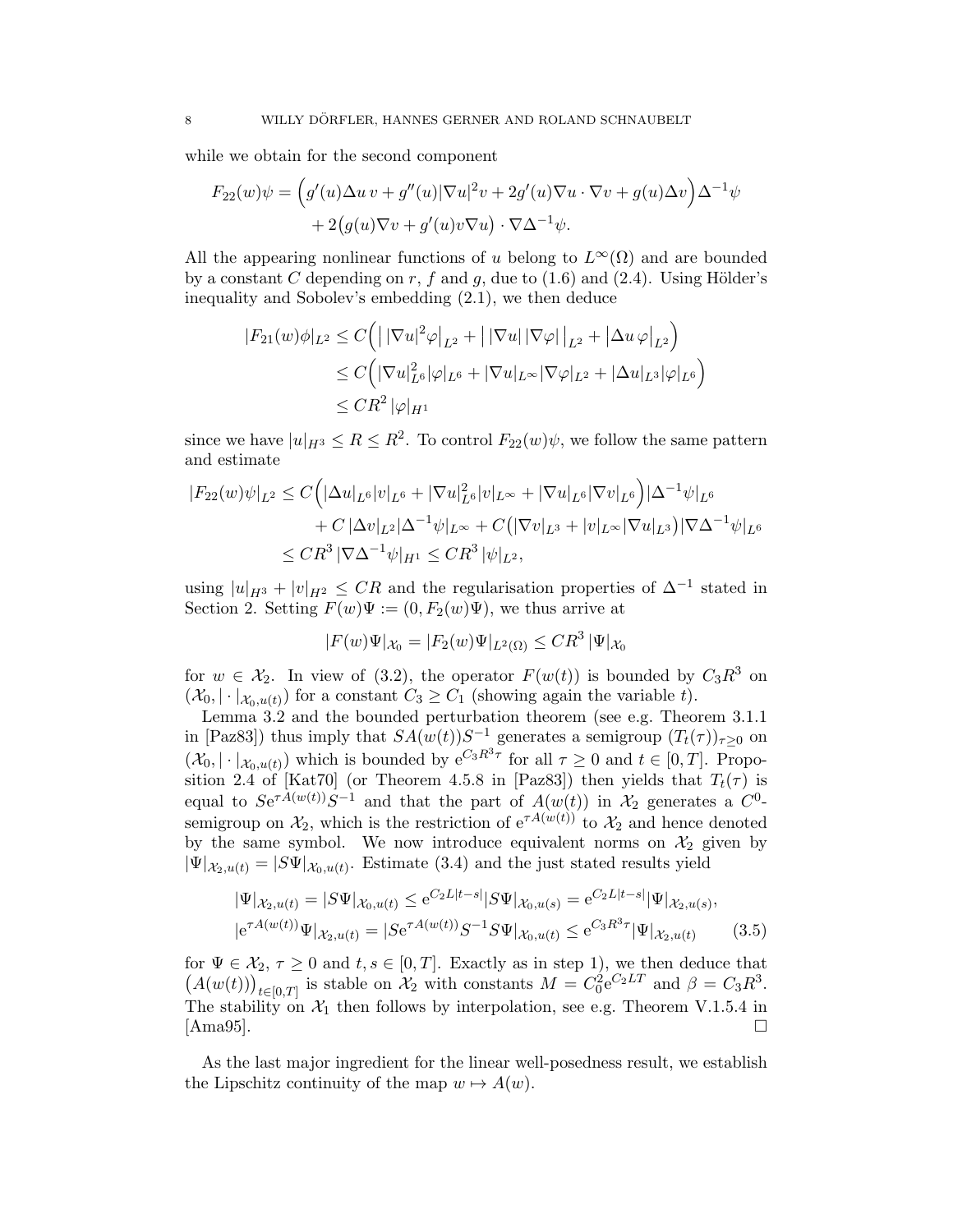**Lemma 3.4.** There is a constant  $C_5 > 0$  such that

$$
|A(w) - A(\overline{w})|_{\mathcal{B}(\mathcal{X}_2, \mathcal{X}_1)} \leq C_5 |w - \overline{w}|_{\mathcal{X}_1} \quad \text{and} \quad |A(w)|_{\mathcal{B}(\mathcal{X}_2, \mathcal{X}_1)} \leq C_5
$$

for all  $w, \overline{w} \in E(R)$ .

*Proof.* Let  $w = (u, v)$  and  $\overline{w} = (\overline{u}, \overline{v})$  belong to  $\mathcal{X}_1$  and take  $\Psi = (\varphi, \psi) \in \mathcal{X}_2$ . From (2.3) we deduce

$$
\left| (A(w) - A(\overline{w})) \Psi \right|_{\mathcal{X}_1} \leq \left| (f(u) - f(\overline{u})) \Delta \varphi \right|_{\mathcal{H}^1} + \left| (g(u)v - g(\overline{u})\overline{v}) \psi \right|_{\mathcal{H}^1} \tag{3.6}
$$

$$
= \left| \nabla \left[ (f(u) - f(\overline{u})) \Delta \varphi \right] \right|_{L^2} + \left| \nabla \left[ (g(u)v - g(\overline{u})\overline{v}) \psi \right] \right|_{L^2}.
$$

(Recall that we have chosen the norm  $|\nabla \cdot |_{L^2}$  on  $\mathcal{H}^1$ .) The first term in the last line can be written in the form

$$
\nabla \big( (f(u) - f(\overline{u})) \Delta \varphi \big) = (f'(u) \nabla u - f'(\overline{u}) \nabla \overline{u}) \Delta \varphi + (f(u) - f(\overline{u})) \nabla (\Delta \varphi)
$$
  
= ((f'(u) - f'(\overline{u})) \nabla u + f'(\overline{u}) \nabla (u - \overline{u})) \Delta \varphi + (f(u) - f(\overline{u})) \nabla (\Delta \varphi).

We estimate this term as in the proof of Lemma 3.3 and thus derive

$$
\begin{aligned} \left| \nabla \big( (f(u) - f(\overline{u})) \Delta \varphi \big) \right|_{L^2} \\ &\leq C \Big( |u - \overline{u}|_{L^\infty} |\nabla u \Delta \varphi|_{L^2} + |\nabla (u - \overline{u}) \Delta \varphi|_{L^2} + |u - \overline{u}|_{L^\infty} |\nabla (\Delta \varphi)|_{L^2} \Big) \\ &\leq C \Big( |u - \overline{u}|_{L^\infty} |\nabla u|_{L^3} |\Delta \varphi|_{L^6} + |\nabla (u - \overline{u})|_{L^3} |\Delta \varphi|_{L^6} + |u - \overline{u}|_{L^\infty} |\varphi|_{H^3} \Big) \\ &\leq C \big( 1 + |u|_{H^2} \big) |u - \overline{u}|_{H^2} |\varphi|_{H^3}. \end{aligned}
$$

This shows the required bound for the first summand in (3.6) since  $|u|_{H^2} \leq r$ . For the second summand we obtain

$$
\nabla \big( (g(u)v - g(\overline{u})\overline{v})\psi \big) = \nabla \big( g(u)v - g(\overline{u})\overline{v} \big) \psi + \big( g(u)v - g(\overline{u})\overline{v} \big) \nabla \psi.
$$

The gradient in the first term is expanded as

$$
\nabla (g(u)v - g(\overline{u})\overline{v}) = g'(u)\nabla u v - g'(\overline{u})\nabla \overline{u}\overline{v} + g(u)\nabla v - g(\overline{u})\nabla \overline{v}
$$
  
\n
$$
= (g'(u) - g'(\overline{u}))\nabla u v + g'(\overline{u})(\nabla u v - \nabla \overline{u}\overline{v})
$$
  
\n
$$
+ (g(u) - g(\overline{u}))\nabla v + g(\overline{u})\nabla (v - \overline{v})
$$
  
\n
$$
= (g'(u) - g'(\overline{u}))\nabla u v + g'(\overline{u})\nabla (u - \overline{u})v + g'(\overline{u})\nabla \overline{u} (v - \overline{v})
$$
  
\n
$$
+ (g(u) - g(\overline{u}))\nabla v + g(\overline{u})\nabla (v - \overline{v}).
$$

As before, we estimate

$$
\begin{split}\n& |\nabla \big(g(u)v - g(\overline{u})\overline{v}\big)\psi\big|_{L^2} \\
&\leq C\Big(|u - \overline{u}|_{L^\infty}|\nabla u v\psi|_{L^2} + |\nabla (u - \overline{u})v\psi|_{L^2} + |\nabla \overline{u}(v - \overline{v})\psi|_{L^2} \\
&\quad + |u - \overline{u}|_{L^\infty}|\nabla v \psi|_{L^2} + |\nabla (v - \overline{v})\psi|_{L^2}\Big) \\
&\leq C\Big(|u - \overline{u}|_{L^\infty}|\nabla u|_{L^6}|v|_{L^6}|\psi|_{L^6} + |\nabla (u - \overline{u})|_{L^6}|v|_{L^6}|\psi|_{L^6} \\
&\quad + |\nabla \overline{u}|_{L^6}|v - \overline{v}|_{L^6}|\psi|_{L^6} + |u - \overline{u}|_{L^\infty}|\nabla v|_{L^2}|\psi|_{L^\infty} + |\nabla (v - \overline{v})|_{L^2}|\psi|_{L^\infty}\Big) \\
&\leq C(1 + |u|_{H^2}^2 + |v|_{H^1}^2)|w - \overline{w}|_{\mathcal{X}_1}|\psi|_{H^2}.\n\end{split}
$$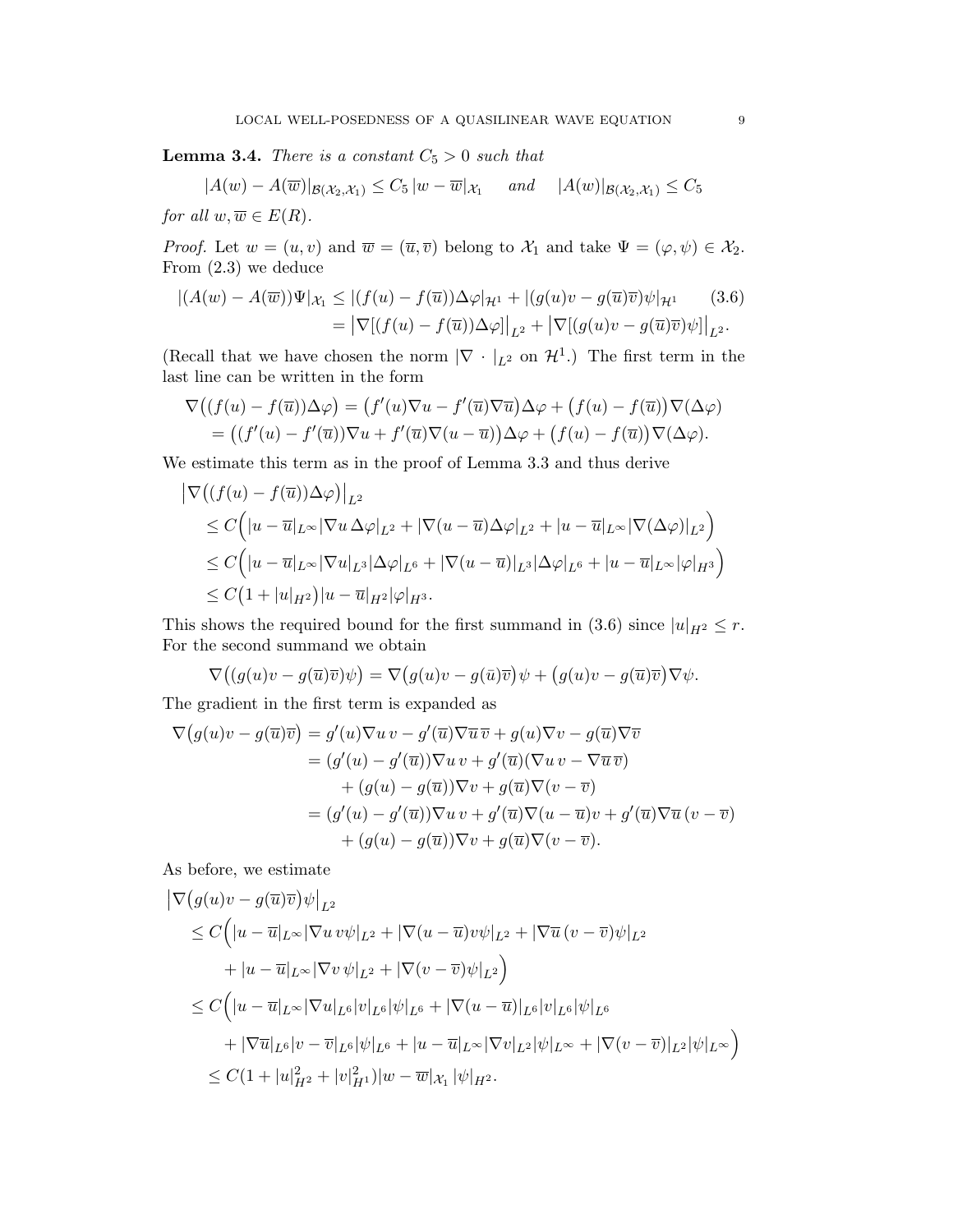For the remaining term we write

$$
g(u)v - g(\overline{u})\overline{v} = (g(u) - g(\overline{u}))v + g(\overline{u})(v - \overline{v}),
$$

and conclude correspondingly

$$
\begin{aligned} \left| (g(u)v - g(\overline{u})\overline{v})\nabla\psi \right|_{L^2} &\leq \left| (g(u) - g(\overline{u}))v\nabla\psi \right|_{L^2} + \left| g(\overline{u})(v - \overline{v})\nabla\psi \right|_{L^2} \\ &\leq C \Big( |u - \overline{u}|_{L^\infty}|v|_{L^3}|\nabla\psi|_{L^6} + |v - \overline{v}|_{L^3}|\nabla\psi|_{L^6} \Big) \\ &\leq C \big( 1 + |v|_{H^1} \big) |w - \overline{w}|_{\mathcal{X}_1} \, |\psi|_{H^2}. \end{aligned}
$$

Using also  $|v|_{H^1} \leq r$ , we obtain the first claim. The second inequality follows immediately by setting  $\overline{w} := 0$ .

Corollary 3.5. Let  $\widetilde{w} \in E(T, R, L)$ . Then  $A(\widetilde{w}(t)) \in \mathcal{B}(\mathcal{X}_2, \mathcal{X}_1)$  for all  $t \in [0, T]$ and the map  $t \mapsto A(\widetilde{w}(t))$  is Lipschitz-continuous with

$$
[A(\widetilde{w})]_{\text{Lip}(0,T;\mathcal{B}(\mathcal{X}_2,\mathcal{X}_1))} \leq C_5L.
$$

*Proof.* We use Lemma 3.4 with  $w = \tilde{w}(t)$  and  $\overline{w} = \tilde{w}(s)$ , yielding the bound

$$
|A(\widetilde{w}(t)) - A(\widetilde{w}(s))|_{\mathcal{B}(\mathcal{X}_2,\mathcal{X}_1)} \leq C_5 |\widetilde{w}(t) - \widetilde{w}(s)|_{\mathcal{X}_1} \leq C_5 L |t - s|.
$$

For  $\widetilde{w} \in E(T, R, L)$ , we have thus established the properties:

- (1)  $A(\tilde{w}(t))$  generates a  $C^0$ -semigroup on  $\mathcal{X}_1$  for all  $t \in [0, T]$ .<br>(2)  $(A(\tilde{w}(t)))$  is  $\mathcal{X}_t$  stable
- (2)  $(A(\widetilde{w}(t)))_{t\in[0,T]}$  is  $\mathcal{X}_1$ -stable.
- (3) The parts of  $\hat{A}(\widetilde{w}(t))$  in  $\mathcal{X}_2$  generate a  $C^0$ -semigroup for each t and  $(A(\widetilde{w}(t)))$  is  $\mathcal{X}_2$  stable  $(A(\widetilde{w}(t)))_{t\in[0,T]}$  is  $\mathcal{X}_2$ -stable.
- (4)  $A(\widetilde{w}(t)) \in \mathcal{B}(\mathcal{X}_2, \mathcal{X}_1)$  for each t and the map  $t \mapsto A(\widetilde{w}(t))$  is normcontinuous in  $\mathcal{B}(\mathcal{X}_2, \mathcal{X}_1)$ .
- (5)  $\mathcal{X}_2$  is a Hilbert space. There are equivalent Hilbert norms  $|\cdot|_t$  on  $\mathcal{X}_2$ such that  $A(\widetilde{w}(t)) - C_3 R^3$  is contractive for  $|\cdot|_t$  and  $|\Psi|_t \le e^{C_2 L |t-s|} |\Psi|_s$ <br>for all  $t \in [0, T]$  and  $\Psi \in \mathcal{X}$ . for all  $t, s \in [0, T]$  and  $\Psi \in \mathcal{X}_2$ .
- (6) The analogous assertions hold for the family  $(-A(\widetilde{w}(T-t)))_{t\in[0,T]}$ .

(The second part of property (5) follows from (3.5).) Combined with the results in [Kat70], these facts yield the well-posedness of (3.1), as recorded in the next proposition. We call a family  $U(t, s)$ ,  $0 \leq s \leq t \leq T$ , of bounded linear operators on a Banach space  $X$  an *evolution family* if it is strongly continuous in  $(t, s)$ ,  $U(s, s) = I$  and  $U(t, s) = U(t, r)U(r, s)$  for all  $0 \leq s \leq r \leq t \leq T$ .

**Proposition 3.6.** Let  $\widetilde{w}, \overline{w} \in E(T, R, L)$  and assume that (1.6) holds. Then there is a unique evolution family  $U_{\widetilde{w}}(t, s)$  for  $0 \leq s \leq t \leq T$  in  $\mathcal{B}(\mathcal{X}_1)$ , where

(a)  $U_{\widetilde{w}}(t,s)\mathcal{X}_2 \subset \mathcal{X}_2$ ,  $U_{\widetilde{w}}(t,s)$  is strongly continuous on  $\mathcal{X}_2$  in  $(t,s)$  and

$$
||U_{\widetilde{w}}(t,s)||_{\mathcal{B}(\mathcal{X}_k)} \leq C_4 \exp \big( (C_2L + C_3R^3)(t-s) \big), \qquad k=1,2;
$$

(b) the derivatives

$$
\partial_t U_{\widetilde{w}}(t,s)w_0 = A(\widetilde{w}(t))U_{\widetilde{w}}(t,s)w_0,
$$
  

$$
\partial_s U_{\widetilde{w}}(t,s)w_0 = -U_{\widetilde{w}}(t,s)A(\widetilde{w}(s))w_0
$$

exist in  $\mathcal{X}_1$  and are continuous in  $(t, s)$ ;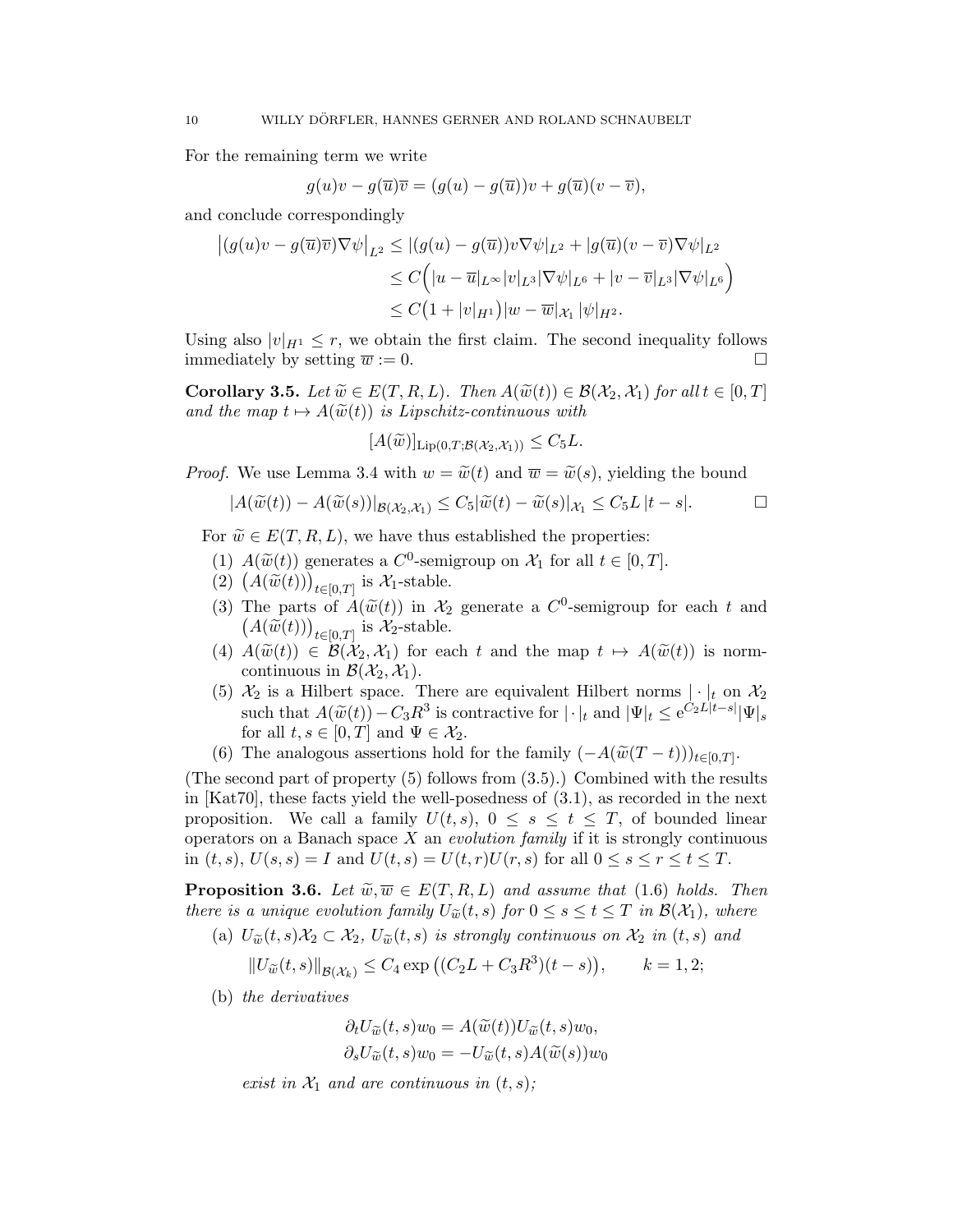(c) we have in  $\mathcal{X}_1$ 

$$
U_{\widetilde{w}}(t,s)w_0 - w_0 = \int_s^t A(\widetilde{w}(\tau))U_{\widetilde{w}}(\tau,s)w_0 d\tau,
$$
  

$$
U_{\widetilde{w}}(t,s)w_0 - U_{\overline{w}}(t,s)w_0 = \int_s^t U_{\widetilde{w}}(t,\tau)\big(A(\overline{w}(\tau)) - A(\widetilde{w}(\tau))\big)U_{\overline{w}}(\tau,s)w_0 d\tau
$$

for all  $0 \leq s \leq t \leq T$  and  $w_0 \in \mathcal{X}_2$ .

*Proof.* We first note that (c) follows from (b) by integration. Let  $\tilde{w}$  belong to  $E(T, R, L)$ . Properties (1)–(4) are the hypotheses of Theorem 4.1 in [Kat70] (or of Theorem 5.3.1 in [Paz83]). This result shows the existence and uniqueness of an evolution family  $U_{\widetilde{w}}(t,s)$  on  $\mathcal{X}_1$  satisfying the asserted estimate on  $\mathcal{X}_1$ and the second differential equation in (b). Theorems 5.1 and 5.2 and equation (5.2) of [Kat70] require only two more assumptions which are somewhat weaker than (5). Among other points, they say that (for each  $w_0 \in \mathcal{X}_2$  and  $t \in [0, T]$ )

- $U_{\widetilde{w}}(t, s)$  leaves invariant  $\mathcal{X}_2$  with the bound in (a),
- the map  $[0, t_0] \to \mathcal{X}_2$ ;  $s \mapsto U_{\widetilde{w}}(t_0, s)w_0$ , is continuous,
- and  $U_{\widetilde{w}}(t,s)w_0 \to w_0$  in  $\mathcal{X}_2$  as  $(t,s) \to (t_0,t_0)$ , with  $0 \le s \le t \le T$ .

Using also property (6), we can further apply Theorem 7.7.13 of [Fat83] (or Remark 5.3 of [Kat70]), which yields the first equation in (b) and the continuity of  $t \mapsto V(t) := A(\widetilde{w}(t))U_{\widetilde{w}}(t, s)w_0$  in  $\mathcal{X}_1$ , for  $w_0 \in \mathcal{X}_2$ ,  $s \in [0, T]$  and  $t \in [s, T]$ .

To check the remaining continuity assertions, we first note that the domain of the part of  $A(\widetilde{w}(t))$  in  $\mathcal{X}_1$  is equal to  $\mathcal{X}_2$  and that its graph norm is equivalent to that of  $\mathcal{X}_2$  uniformly in  $t \in [0, T]$ . Indeed, let  $(u, v) \in \mathcal{X}_1$  satisfy

$$
A(\widetilde{w}(t))(u,v) = (v, f(\widetilde{u}(t))\Delta_D u + g(\widetilde{u}(t))\widetilde{v}(t)v) = (\varphi, \psi) \in \mathcal{X}_1.
$$

Since  $\widetilde{w} \in E(T, R, L)$ , we derive  $v \in H_2$ ,  $\Delta_{D}u = f(\widetilde{u}(t))^{-1}(\psi - g(\widetilde{u}(t))\widetilde{v}(t)v) =:$ <br> $h(t) \in \mathcal{U}$  and that  $|h(t)|_{\infty}$  is uniformly bounded. Hence  $v = \lambda^{-1}h(t)$  belongs  $h(t) \in \mathcal{H}_1$  and that  $|h(t)|_{\mathcal{H}_1}$  is uniformly bounded. Hence,  $u = \Delta_D^{-1} h(t)$  belongs to  $\mathcal{H}_3$  and its norm in  $\mathcal{H}_3$  is bounded independently of  $t \in [0, T]$ .

For a fixed  $\lambda > C_3 R^3$ , the resolvent  $(\lambda - A(\widetilde{w}(t)))^{-1}$  thus belongs to  $\mathcal{B}(\mathcal{X}_1, \mathcal{X}_2)$ <br>d is uniformly bounded in this space for  $t \in [0, T]$ . This fact and (4) yield that and is uniformly bounded in this space for  $t \in [0, T]$ . This fact and (4) yield that the resolvent is continuous as a map from  $[0, T]$  to  $\mathcal{B}(\mathcal{X}_1, \mathcal{X}_2)$ . So the continuity of V seen above implies that  $t \mapsto U_{\widetilde{w}}(t, s)w_0$  is continuous in  $\mathcal{X}_2$ .

We now proceed as indicated in Remark 5.4 of [Kat70]. Let  $0 \le s_0 < t_0 \le T$ and  $(t_n, s_n) \to (t_0, s_0)$  for  $0 \le s_n \le t_n \le T$ . Fix  $\tau \in (s_0, t_0)$ . For large *n* we have  $t_n > \tau > s_n$  and so  $U_{\widetilde{w}}(t_n, s_n)w_0 = U_{\widetilde{w}}(t_n, \tau)U_{\widetilde{w}}(\tau, s_n)w_0$  tends to  $U_{\widetilde{w}}(t_0, s_0)w_0$ in  $\mathcal{X}_2$  by the established strong continuity of  $U_{\tilde{w}}(t, s)$  in t and in s separately. We have thus shown the strong continuity of  $(t, s) \mapsto U_{\tilde{w}}(t, s)$  in  $\mathcal{X}_2$ . Combined with (4), it implies the remaining parts of (b). with (4), it implies the remaining parts of (b).

# 4. The nonlinear problem

Having solved the linear nonautonomous problem, we proceed with the main result of this paper, we can now solve the nonlinear problem by a fixed point method. Recall the definition of  $r > 0$  in (2.4) and that we treat space dimensions  $n \leq 3$ . The constant  $C_4$  is taken from Lemma 3.3.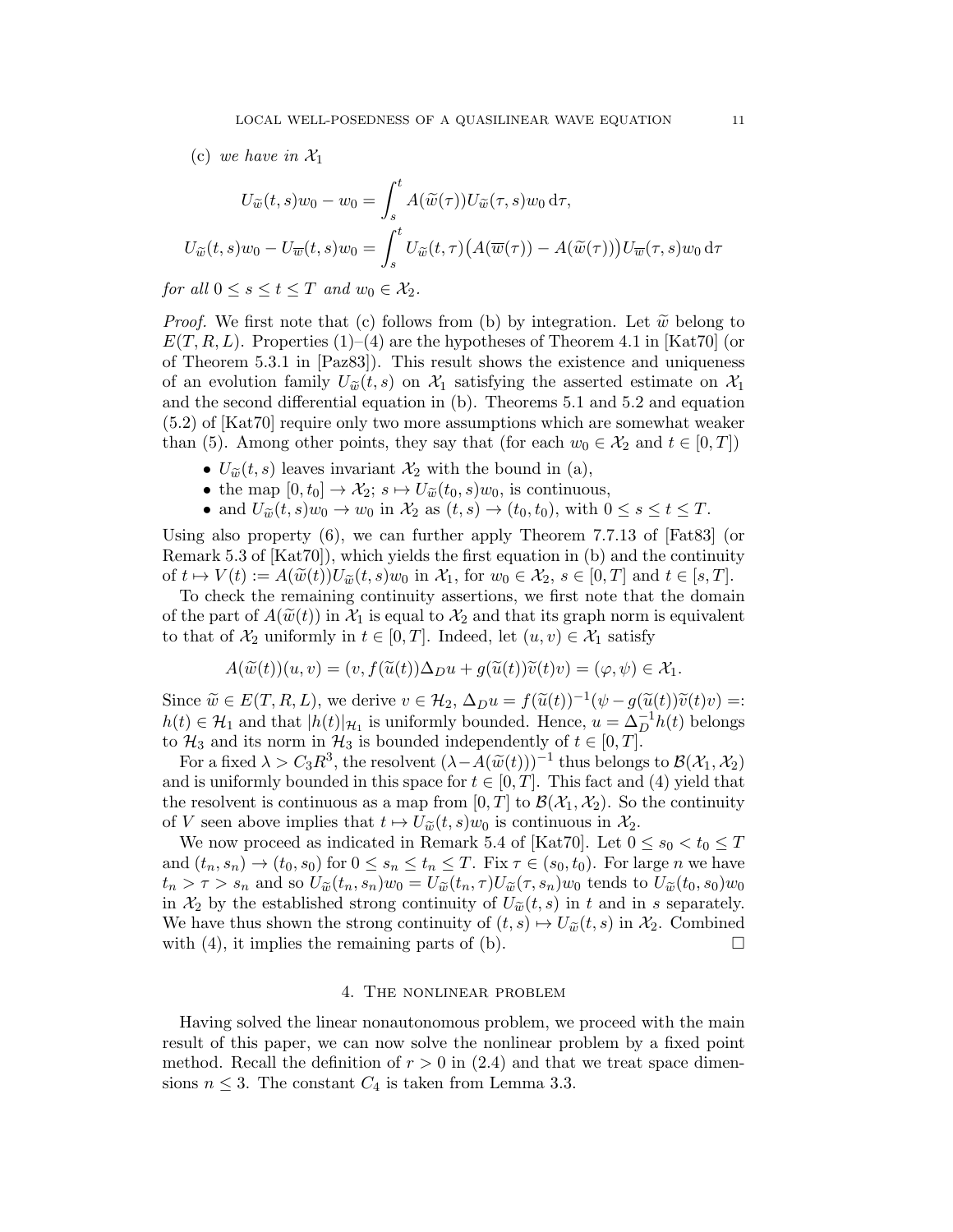**Theorem 4.1.** Let (1.6) be true and  $w_0 = (u_0, v_0) \in \mathcal{X}_2$  satisfy  $|w_0|_{\mathcal{X}_1} \leq \eta r/C_4$ for some  $\eta \in (0,1)$ . Then there is a time  $T = T(\eta, r, |w_0|_{\mathcal{X}_2}) > 0$  and a function  $w \in C^1(0,T; \mathcal{X}_1) \cap C(0,T; \mathcal{X}_2)$  with  $|w(t)|_{\mathcal{X}_1} \leq r$  for  $t \in [0,T]$  that solves

$$
\frac{d}{dt}w(t) = A(w(t))w(t), \quad t \in [0, T], \qquad w(0) = w_0.
$$
\n(4.1)

If we set  $w(t) = (u(t), v(t))$ , then  $u = \partial_t v$  and  $u \in C(0, T; \mathcal{H}_3) \cap C^1(0, T; \mathcal{H}_2) \cap$  $C^2(0,T;\mathcal{H}_1)$  satisfies  $|(u(t),\partial_t u(t))|_{\mathcal{X}_1} \leq r$  and

$$
\partial_t^2 u = f(u)\Delta_D u + g(u)(\partial_t u)^2, \quad t \in [0, T],
$$
  
 
$$
u(0) = u_0, \qquad \partial_t u(0) = v_0.
$$
 (4.2)

Any other solution of  $(4.2)$  in this class on a time interval  $[0, T']$  coincides with u on  $[0, \min\{T, T'\})$ . Moreover, the map

$$
\overline{B}_{\mathcal{X}_1}(0,\tfrac{\eta r}{C_4})\cap \overline{B}_{\mathcal{X}_2}(0;R)\to C(0,T;\mathcal{H}_2)\times C(0,T;\mathcal{H}_1); (u_0,v_0)\mapsto (u,\partial_t u),
$$

is Lipschitz for every  $R > 0$ , where  $T = T(\eta, r, R)$ .

Finally, if f and g are given as in  $(1.4)$  for a function K fulfilling  $(1.2)$ , then the assertions also hold if we replace in (4.2) the PDE by  $\partial_{tt}(u+K(u)) = \Delta_D u$ .

Proof. 1) We construct a solution of  $(4.1)$  by means of the contraction principle. Let  $w_0 \in \mathcal{X}_2$  with  $|w_0|_{\mathcal{X}_1} \leq \eta r/C_4$  for some  $\eta \in (0,1)$ . We fix numbers  $R =$  $2C_4|w_0|_{\mathcal{X}_2}$  and  $L = RC_5$  for the constants  $C_4$  and  $C_5$  from Lemmas 3.3 and 3.4, respectively. We further fix a sufficiently small final time  $T > 0$  such that

$$
e^{(C_2L+C_3R^3)T} \le \min\{2, 1/\eta\}
$$
 and  $T \le \frac{1}{2C_4L}$ . (4.3)

For these parameters we define the set  $E_T := E(T, R, L)$  as in (3.3) and endow it with the metric

$$
d(w,\overline{w}) := ||w - \overline{w}||_{C(0,T;\mathcal{X}_1)}.
$$

Then  $(C(0, T; \mathcal{X}_1), d)$  is a complete normed space, and the subset of  $w \in$  $C(0,T; \mathcal{X}_1)$  with  $|w(t)|_{\mathcal{X}_1} \leq r$  for all  $t \in [0,T]$  and  $[w]_{\text{Lip}(0,T; \mathcal{X}_1)} \leq L$  is closed in  $(C(0, T; \mathcal{X}_1), d)$ . The reflexivity of  $\mathcal{X}_2$  yields that every ball in  $\mathcal{X}_2$  is weakly closed. Thus, if a sequence  $\{\Psi_k\}_k \subset E(R)$  converges in  $\mathcal{X}_1$  to some  $\Psi$ , then  $\Psi \in E(R)$ . As a result,  $(E_T, d)$  is complete. For  $w \in E_T$  we define

$$
\Phi_{w_0}(w)(t) := U_w(t,0)w_0,
$$

where  $U_w$  is given by Proposition 3.6. We look for a fixed point of  $\Phi_{w_0}$  on  $E_T$ 

To show that  $\Phi_{w_0}$  maps  $E_T$  into itself, we first note that Proposition 3.6 and (4.3) yield

$$
|\Phi_{w_0}(w)(t)|_{\mathcal{X}_k} \le C_4 e^{(C_2 L + C_3 R^3)T} |w_0|_{\mathcal{X}_k} \le \begin{cases} r & \text{for } k = 1, \\ R & \text{for } k = 2, \end{cases}
$$
 (4.4)

for all  $t \in [0, T]$ . For the Lipschitz bound for  $t \mapsto \Phi_{w_0}(w)(t)$ , we estimate

$$
\begin{aligned} \left| U_w(t,0)w_0 - U_w(t',0)w_0 \right|_{\mathcal{X}_1} &\leq \int_{t'}^t \left| A(w(s))U_w(s,0)w_0 \right|_{\mathcal{X}_1} \mathrm{d}s \\ &\leq \sup_{s \in [0,T]} \left\{ \left| A(w(s)) \right|_{\mathcal{B}(\mathcal{X}_2,\mathcal{X}_1)} \left| U_w(s,0)w_0 \right|_{\mathcal{X}_2} \right\} |t-t'| \end{aligned}
$$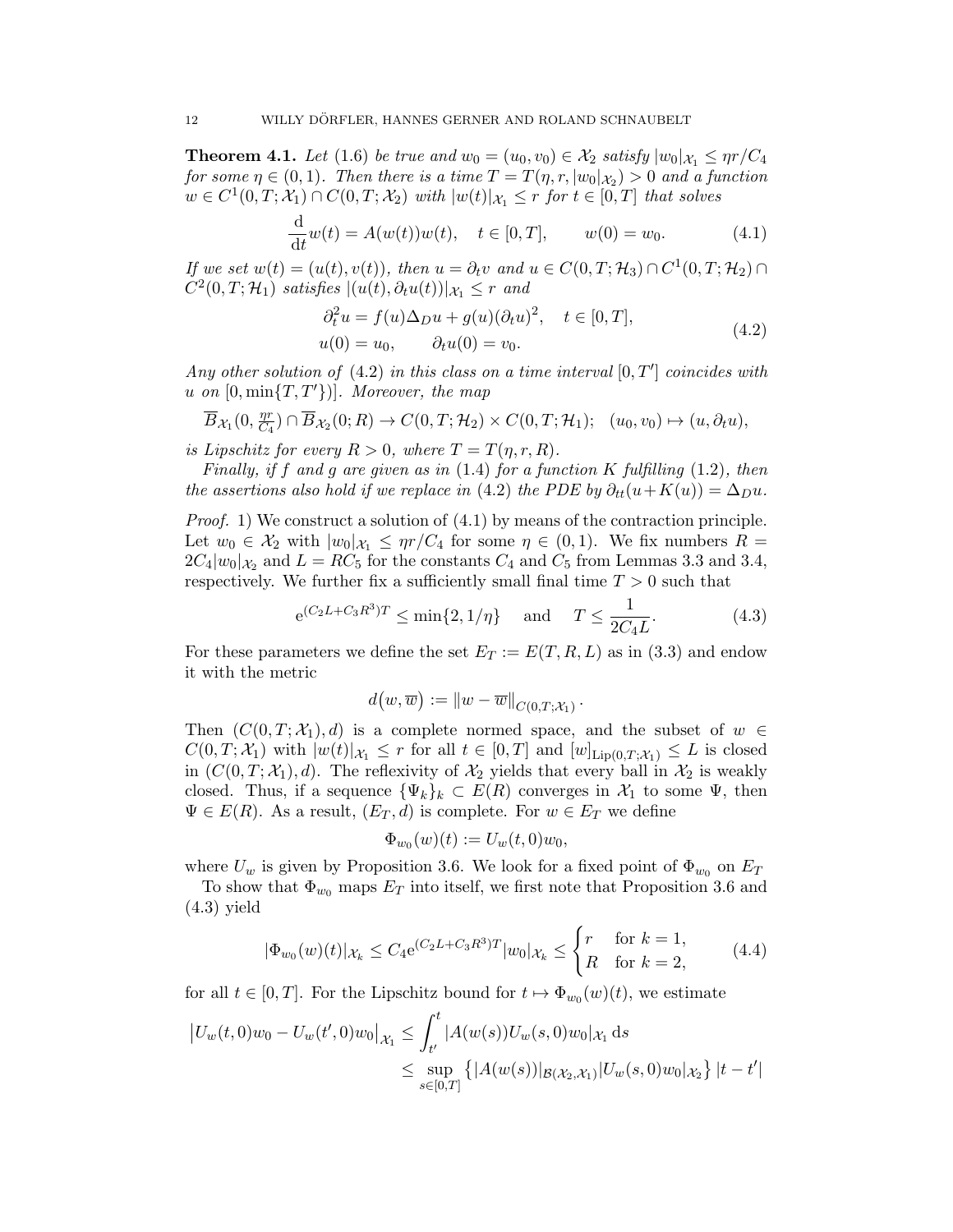$$
\leq C_5 C_4 e^{(C_2 L + C_3 R^3)T} |w_0|_{\mathcal{X}_2} |t - t'| \leq L |t - t'|,
$$

for  $0 < t' < t < T$ , using Proposition 3.6, Lemma 3.4 and (4.3). Hence,  $[\Phi_{w_0}(w)]_{\text{Lip}(0,T;\mathcal{X}_1)} \leq L$  and  $\Phi_{w_0}(w) \in E_T$ .

To prove that  $\Phi_{w_0}$  is a strict contraction in  $(C(0,T;\mathcal{X}_1))$ , we take  $\widetilde{w}, \overline{w} \in E_T$ . Proposition 3.6 Lemma 3.4 and (4.3) yield as above that

$$
|U_{\widetilde{w}}(t,0)w_0 - U_{\overline{w}}(t,0)w_0|_{\mathcal{X}_1}
$$
  
\n
$$
\leq \int_0^t |U_{\widetilde{w}}(t,s) (A(\widetilde{w}(s)) - A(\overline{w}(s))) U_{\overline{w}}(s,0)w_0|_{\mathcal{X}_1} ds
$$
  
\n
$$
\leq T \sup_{s \in [0,T]} \{ |U_{\widetilde{w}}(t,s)|_{\mathcal{B}(\mathcal{X}_1)} | A(\widetilde{w}(s)) - A(\overline{w}(s))|_{\mathcal{B}(\mathcal{X}_2,\mathcal{X}_1)} | U_{\overline{w}}(s,0)|_{\mathcal{B}(\mathcal{X}_2)} \} |w_0|_{\mathcal{X}_2}
$$
  
\n
$$
\leq TC_4^2 e^{(C_2L + C_3 R^3)T} C_5 ||\widetilde{w} - \overline{w}||_{C(0,T;\mathcal{X}_1)} |w_0|_{\mathcal{X}_2}
$$
  
\n
$$
\leq C_4 LT ||\widetilde{w} - \overline{w}||_{C(0,T;\mathcal{X}_1)} \leq \frac{1}{2} ||\widetilde{w} - \overline{w}||_{C(0,T;\mathcal{X}_1)}, \qquad t \in [0,T].
$$

The contraction principle now gives a (unique) function  $w \in E_T$  satisfying  $w = U_w(\cdot, 0)w_0$ , or,  $\frac{d}{dt}w(t) = A(w(t))w(t)$  for  $t \in (0, T)$  and  $w(0) = w_0$ , due Proposition 3.6.

2) Let there be a solution  $\overline{w} \in C^1(0,T';\mathcal{X}_1) \cap C(0,T';\mathcal{X}_2)$  of (4.1) with  $\overline{w}(0) = w_0$  and  $|\overline{w}(t)|_{\mathcal{X}_1} \leq r$  for all  $t \in [0, T']$  and some  $T' > 0$ . Proposition 3.6 and (4.1) now yield

$$
\overline{w}(t) - w(t) = \int_0^t \partial_s (U_w(t, s)\overline{w}(s)) ds = \int_0^t U_w(t, s) (A(\overline{w}(s)) - A(w(s))) \overline{w}(s) ds
$$

for all  $t \in [0, \min\{T, T'\}]$ . Proposition 3.6 and Lemma 3.4 lead to

$$
|\overline{w}(t) - w(t)|_{\mathcal{X}_1} \leq C_5 Me^{\beta T} \|\overline{w}\|_{C(0,T';\mathcal{X}_2)} \int_0^t |\overline{w}(s) - w(s)|_{\mathcal{X}_1} ds
$$

for some  $M, \beta > 0$  so that  $w = \overline{w}$  on  $[0, \min\{T, T'\}]$  by Gronwall's inequality.

3) We show the continuous dependence of w on the initial data. Let  $w_0, \overline{w}_0 \in$  $\overline{B}_{\mathcal{X}_1}(0, \eta r/C_4) \cap \overline{B}_{\mathcal{X}_2}(0, R)$  where  $\eta \in (0, 1)$  and  $R > 0$ . The first part of the proof provides fixed points  $w(\cdot, w_0) = w = \Phi_{w_0} w$  and  $\overline{w}(\cdot, \overline{w}_0) = \overline{w} = \Phi_{\overline{w}_0} \overline{w}$ in  $E_T$  which solve (4.1). (Note that we can take the same T in view of (4.3).) The strict contractivity and Proposition 3.6 then imply

$$
\begin{aligned} \left| w(t, w_0) - \overline{w}(t, \overline{w}_0) \right|_{\mathcal{X}_1} &= \left| U_w(t, 0) w_0 - U_{\overline{w}}(t, 0) \overline{w}_0 \right|_{\mathcal{X}_1} \\ &\le \left| \Phi_{w_0}(w)(t) - \Phi_{w_0}(\overline{w})(t) \right|_{\mathcal{X}_1} + \left| U_{\overline{w}}(t, 0) (w_0 - \overline{w}_0) \right|_{\mathcal{X}_1} \\ &\le \frac{1}{2} \left| w(t, w_0) - \overline{w}(t, \overline{w}_0) \right|_{\mathcal{X}_1} + M e^{\beta T} \left| w_0 - \overline{w}_0 \right|_{\mathcal{X}_1} \end{aligned}
$$

for some  $M, \beta > 0$ . This gives

$$
\left| w(t, w_0) - \overline{w}(t, \overline{w}_0) \right|_{\mathcal{X}_1} \leq 2M e^{\beta T} \left| w_0 - \overline{w}_0 \right|_{\mathcal{X}_1}
$$

for  $t \in [0, T]$ , as asserted.

4) Finally, we transfer the results to the second order problems. If  $w = (u, v)$ solves (4.1), then  $v = \partial_t u$  and it easily follows that u belongs to  $C(0,T; \mathcal{H}_3) \cap$  $C^1(0,T;\mathcal{H}_2) \cap C^2(0,T;\mathcal{H}_1)$  and satisfies (4.2). Conversely, if u belongs to this